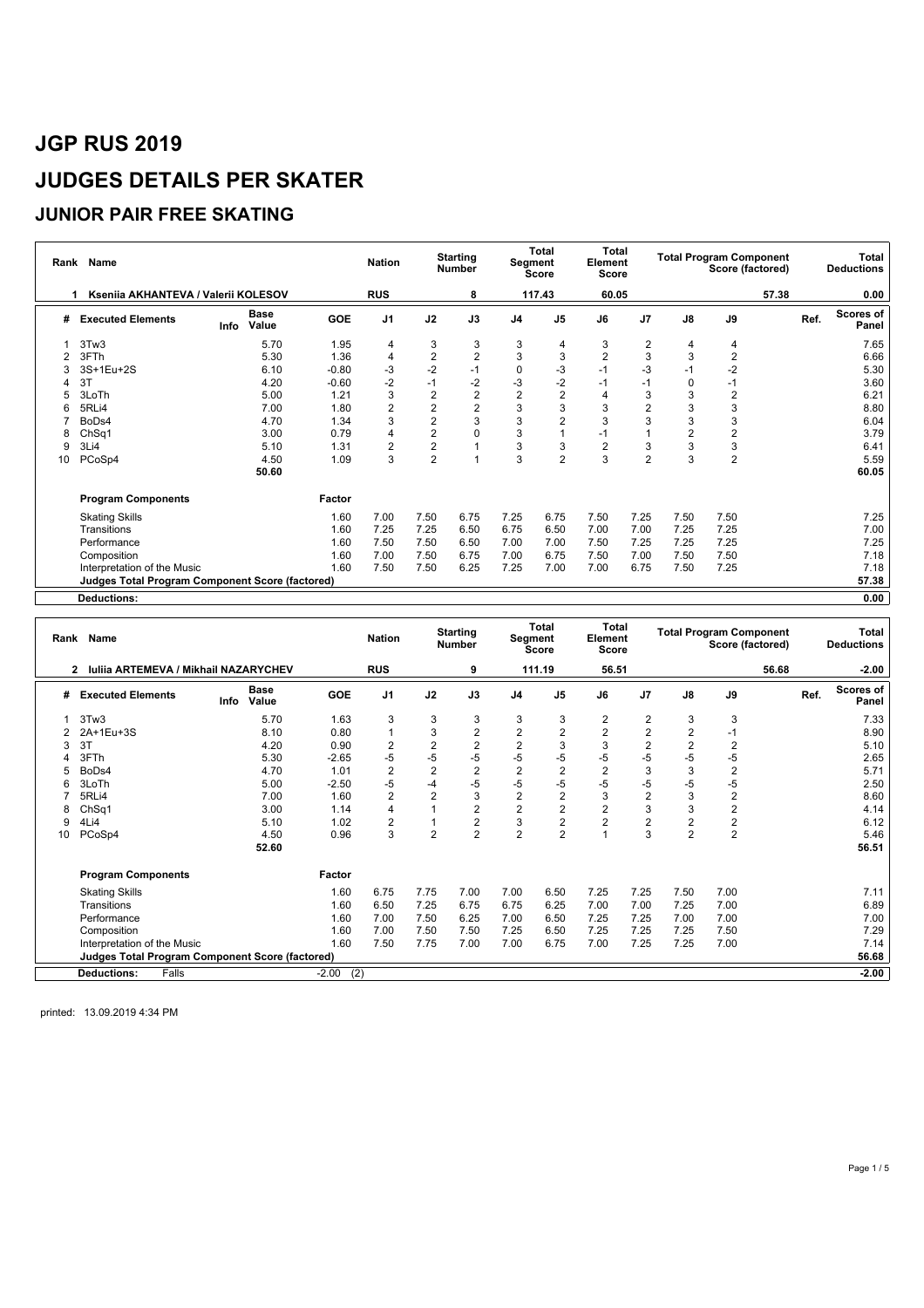### **JUNIOR PAIR FREE SKATING**

|    | Name<br>Rank<br>3                               |      |                      |            | <b>Nation</b>  |                | <b>Starting</b><br><b>Number</b> | Segment        | <b>Total</b><br><b>Score</b> | <b>Total</b><br>Element<br><b>Score</b> |                |                | <b>Total Program Component</b><br>Score (factored) |      | Total<br><b>Deductions</b> |
|----|-------------------------------------------------|------|----------------------|------------|----------------|----------------|----------------------------------|----------------|------------------------------|-----------------------------------------|----------------|----------------|----------------------------------------------------|------|----------------------------|
|    | Diana MUKHAMETZIANOVA / Ilya MIRONOV            |      |                      |            | <b>RUS</b>     |                | 7                                |                | 108.84                       | 54.17                                   |                |                | 54.67                                              |      | 0.00                       |
| #  | <b>Executed Elements</b>                        | Info | <b>Base</b><br>Value | <b>GOE</b> | J <sub>1</sub> | J2             | J3                               | J <sub>4</sub> | J <sub>5</sub>               | J6                                      | J7             | J8             | J9                                                 | Ref. | <b>Scores of</b><br>Panel  |
|    | 3Tw3                                            |      | 5.70                 | $-1.47$    | $-5$           |                | -3                               |                | $-4$                         | -3                                      | -4             | -3             | $-2$                                               |      | 4.23                       |
|    | $3Lz! + 1T + 2T$                                |      | 7.60                 | $-2.11$    | $-4$           | $-3$           | $-3$                             | $-3$           | $-4$                         | $-3$                                    | -4             | -4             | $-4$                                               |      | 5.49                       |
| 3  | 3FTh                                            |      | 5.30                 | 0.83       |                | $\overline{2}$ | 3                                | $\overline{2}$ | $\overline{c}$               |                                         | 0              | $\overline{2}$ |                                                    |      | 6.13                       |
|    | 5RLi4                                           |      | 7.00                 | 1.10       |                | $\overline{2}$ |                                  | $\overline{2}$ | 0                            | $\overline{2}$                          |                | $\overline{2}$ | $\overline{2}$                                     |      | 8.10                       |
| 5  | ChSq1                                           |      | 3.00                 | 0.57       |                |                | $\pmb{0}$                        | $\overline{2}$ |                              |                                         |                | $\overline{2}$ |                                                    |      | 3.57                       |
| 6  | 3F                                              |      | 5.30                 | 0.68       | $\overline{2}$ |                | 2                                |                |                              |                                         |                | $\overline{2}$ |                                                    |      | 5.98                       |
|    | 3STh                                            |      | 4.40                 | 1.13       | 4              | $\overline{2}$ | $\overline{2}$                   | $\overline{2}$ | 3                            | 3                                       | $\overline{2}$ | 4              | $\overline{2}$                                     |      | 5.53                       |
| 8  | PCoSp3                                          |      | 4.00                 | 0.51       | 0              | $\overline{1}$ |                                  | $\overline{2}$ |                              |                                         |                | $\overline{2}$ | $\overline{c}$                                     |      | 4.51                       |
| 9  | 4Li4                                            |      | 5.10                 | 1.38       | 3              | 3              | 3                                | 3              | 3                            | $\overline{\mathbf{c}}$                 | 2              | 3              | $\overline{c}$                                     |      | 6.48                       |
| 10 | FiDs3                                           |      | 3.50                 | 0.65       | $\overline{2}$ | $\overline{2}$ | $\overline{2}$                   | 3              |                              | $\overline{2}$                          | $\overline{2}$ | $\overline{2}$ |                                                    |      | 4.15                       |
|    |                                                 |      | 50.90                |            |                |                |                                  |                |                              |                                         |                |                |                                                    |      | 54.17                      |
|    | <b>Program Components</b>                       |      |                      | Factor     |                |                |                                  |                |                              |                                         |                |                |                                                    |      |                            |
|    | <b>Skating Skills</b>                           |      |                      | 1.60       | 6.75           | 7.00           | 7.25                             | 7.00           | 6.50                         | 6.75                                    | 7.00           | 7.25           | 7.00                                               |      | 6.96                       |
|    | Transitions                                     |      |                      | 1.60       | 6.50           | 6.75           | 6.25                             | 6.75           | 6.25                         | 6.50                                    | 6.75           | 7.00           | 7.25                                               |      | 6.64                       |
|    | Performance                                     |      |                      | 1.60       | 6.75           | 7.00           | 6.50                             | 7.00           | 6.50                         | 6.75                                    | 6.75           | 7.00           | 6.50                                               |      | 6.75                       |
|    | Composition                                     |      |                      | 1.60       | 6.75           | 7.25           | 6.50                             | 7.00           | 6.50                         | 7.00                                    | 7.00           | 7.50           | 7.00                                               |      | 6.93                       |
|    | Interpretation of the Music                     |      |                      | 1.60       | 7.25           | 7.25           | 6.75                             | 6.75           | 6.50                         | 6.50                                    | 7.00           | 7.25           | 6.75                                               |      | 6.89                       |
|    | Judges Total Program Component Score (factored) |      |                      |            |                |                |                                  |                |                              |                                         |                |                |                                                    |      | 54.67                      |
|    | <b>Deductions:</b>                              |      |                      |            |                |                |                                  |                |                              |                                         |                |                |                                                    |      | 0.00                       |

! Not clear edge

|    | Rank Name                                              |      |                      |            | <b>Nation</b>  |      | <b>Starting</b><br><b>Number</b> |                | <b>Total</b><br>Segment<br><b>Score</b> | Total<br>Element<br><b>Score</b> |      |                | <b>Total Program Component</b><br>Score (factored) |      | Total<br><b>Deductions</b> |
|----|--------------------------------------------------------|------|----------------------|------------|----------------|------|----------------------------------|----------------|-----------------------------------------|----------------------------------|------|----------------|----------------------------------------------------|------|----------------------------|
|    | Stanislava VISLOBOKOVA / Aleksei BRIUKHANOV<br>4       |      |                      |            | <b>RUS</b>     |      | 6                                |                | 105.92                                  | 50.10                            |      |                | 55.82                                              |      | 0.00                       |
| #  | <b>Executed Elements</b>                               | Info | <b>Base</b><br>Value | <b>GOE</b> | J <sub>1</sub> | J2   | J3                               | J <sub>4</sub> | J <sub>5</sub>                          | J6                               | J7   | $\mathsf{J}8$  | J9                                                 | Ref. | <b>Scores of</b><br>Panel  |
|    | 3Tw3                                                   |      | 5.70                 | 1.63       | 3              | 3    | 4                                | 3              | 3                                       | $\overline{2}$                   | 2    | 3              | 3                                                  |      | 7.33                       |
|    | 3LoTh                                                  |      | 5.00                 | 1.64       | 4              | 3    | 3                                | 3              | 3                                       | 4                                | 3    |                | 3                                                  |      | 6.64                       |
|    | 2S+1Eu+2S                                              |      | 3.10                 | 0.06       | 0              |      | $\pmb{0}$                        | $-1$           | $\mathbf{1}$                            |                                  |      |                | $-1$                                               |      | 3.16                       |
|    | ChSq1                                                  |      | 3.00                 | 1.21       | 4              | 3    | $\overline{2}$                   | $\overline{2}$ | 3                                       |                                  | 3    | 2              | $\overline{2}$                                     |      | 4.21                       |
|    | 2A<<                                                   | <<   | 1.10                 | $-0.36$    | $-3$           | $-3$ | $-4$                             | $-4$           | $-3$                                    | -4                               | $-3$ | $-3$           | $-2$                                               |      | 0.74                       |
| 6  | 5RLi4                                                  |      | 7.00                 | 1.90       | $\overline{2}$ | 3    | $\overline{2}$                   | 3              | 3                                       | 3                                | 3    | 3              | $\overline{2}$                                     |      | 8.90                       |
|    | 3LzTh                                                  |      | 5.30                 | $-1.21$    | $-2$           | $-2$ | $-2$                             | $-3$           | $-2$                                    | $-2$                             | -3   | $-3$           |                                                    |      | 4.09                       |
| 8  | FiDs3                                                  |      | 3.50                 | 0.80       | $\overline{2}$ | 3    | $\overline{2}$                   | $\overline{2}$ |                                         | $\overline{2}$                   | 3    | 3              | $\overline{2}$                                     |      | 4.30                       |
| 9  | PCoSp3                                                 |      | 4.00                 | 0.46       |                | 2    | 0                                |                |                                         |                                  | 2    | 2              | 0                                                  |      | 4.46                       |
| 10 | 3Li4                                                   |      | 5.10                 | 1.17       | 3              | 3    | 1                                |                | $\overline{2}$                          | 3                                | 3    | $\overline{2}$ | $\overline{2}$                                     |      | 6.27                       |
|    |                                                        |      | 42.80                |            |                |      |                                  |                |                                         |                                  |      |                |                                                    |      | 50.10                      |
|    | <b>Program Components</b>                              |      |                      | Factor     |                |      |                                  |                |                                         |                                  |      |                |                                                    |      |                            |
|    | <b>Skating Skills</b>                                  |      |                      | 1.60       | 7.25           | 7.50 | 6.00                             | 6.75           | 6.50                                    | 7.25                             | 6.75 | 7.25           | 7.00                                               |      | 6.96                       |
|    | Transitions                                            |      |                      | 1.60       | 7.00           | 7.25 | 5.50                             | 6.50           | 6.25                                    | 6.75                             | 7.00 | 7.00           | 6.75                                               |      | 6.75                       |
|    | Performance                                            |      |                      | 1.60       | 7.50           | 7.25 | 6.50                             | 6.75           | 6.75                                    | 7.25                             | 7.25 | 7.25           | 7.00                                               |      | 7.07                       |
|    | Composition                                            |      |                      | 1.60       | 7.25           | 7.00 | 6.50                             | 7.00           | 6.50                                    | 7.25                             | 7.25 | 7.25           | 7.25                                               |      | 7.07                       |
|    | Interpretation of the Music                            |      |                      | 1.60       | 7.75           | 7.50 | 6.50                             | 6.75           | 6.75                                    | 6.75                             | 7.00 | 7.50           | 7.00                                               |      | 7.04                       |
|    | <b>Judges Total Program Component Score (factored)</b> |      |                      |            |                |      |                                  |                |                                         |                                  |      |                |                                                    |      | 55.82                      |
|    | <b>Deductions:</b>                                     |      |                      |            |                |      |                                  |                |                                         |                                  |      |                |                                                    |      | 0.00                       |
|    |                                                        |      |                      |            |                |      |                                  |                |                                         |                                  |      |                |                                                    |      |                            |

<< Downgraded jump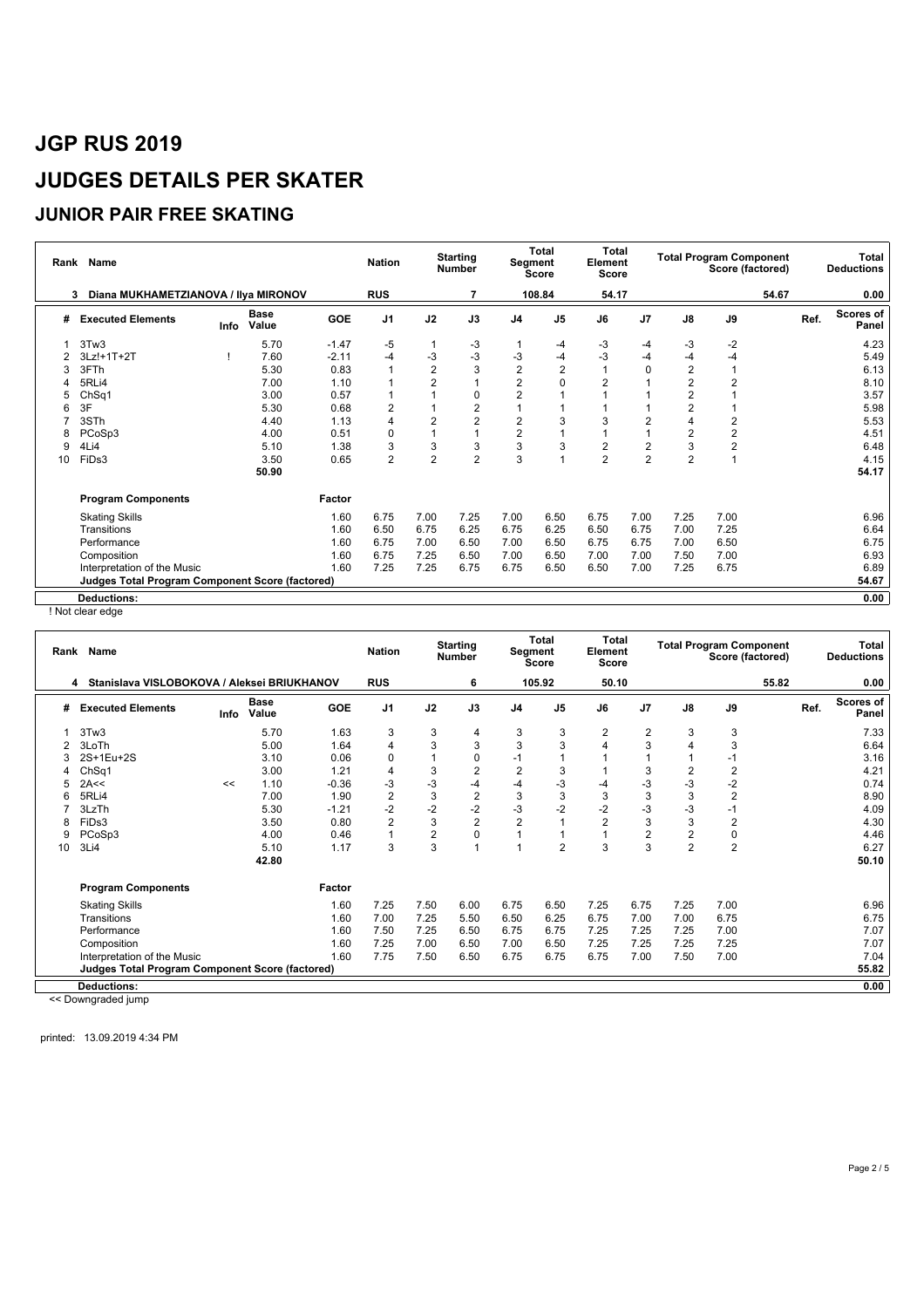### **JUNIOR PAIR FREE SKATING**

|    | Rank Name                                              |      |                      |            | <b>Nation</b>  |                | <b>Starting</b><br>Number | Segment                 | <b>Total</b><br>Score | Total<br>Element<br><b>Score</b> |                |                | <b>Total Program Component</b><br>Score (factored) |      | Total<br><b>Deductions</b> |
|----|--------------------------------------------------------|------|----------------------|------------|----------------|----------------|---------------------------|-------------------------|-----------------------|----------------------------------|----------------|----------------|----------------------------------------------------|------|----------------------------|
|    | Hyang Mi RO / Kum Chol HAN<br>5.                       |      |                      |            | <b>PRK</b>     |                | 5                         |                         | 105.77                | 52.34                            |                |                | 53.43                                              |      | 0.00                       |
| #  | <b>Executed Elements</b>                               | Info | <b>Base</b><br>Value | <b>GOE</b> | J <sub>1</sub> | J2             | J3                        | J <sub>4</sub>          | J <sub>5</sub>        | J6                               | J <sub>7</sub> | J8             | J9                                                 | Ref. | Scores of<br>Panel         |
|    | 3Tw3                                                   |      | 5.70                 | 1.14       | 3              | 2              | 2                         | 2                       | 3                     | 0                                |                | $\overline{2}$ | 2                                                  |      | 6.84                       |
|    | $3T+2T$                                                |      | 5.50                 | 0.60       | $\Omega$       | 2              |                           | 2                       | $\overline{c}$        |                                  |                |                | 2                                                  |      | 6.10                       |
|    | 3FTh                                                   |      | 5.30                 | 0.91       | $\overline{2}$ |                | 2                         |                         | $\overline{2}$        | $\overline{\mathbf{c}}$          | 2              |                | 3                                                  |      | 6.21                       |
|    | 5ALi4                                                  |      | 7.00                 | 1.60       |                | 2              | 3                         | $\overline{\mathbf{c}}$ | 3                     | 3                                | 0              | 3              | $\overline{2}$                                     |      | 8.60                       |
|    | 1S                                                     |      | 0.40                 | $-0.09$    | -3             | $-2$           | $-2$                      | $-2$                    | $-3$                  | $-2$                             | $-3$           | $-2$           | $-2$                                               |      | 0.31                       |
|    | 3STh                                                   |      | 4.40                 | 1.07       | 3              | $\overline{c}$ | 3                         | $\overline{2}$          | 3                     | 3                                | $\overline{2}$ | $\overline{2}$ | $\overline{2}$                                     |      | 5.47                       |
|    | 3Li4                                                   |      | 5.10                 | 1.53       | 3              | 3              | 3                         | $\overline{2}$          | 3                     | 4                                | 3              | 3              | 3                                                  |      | 6.63                       |
|    | PCoSp3                                                 |      | 4.00                 | 0.86       |                | 2              | $\overline{2}$            | $\overline{2}$          | $\overline{2}$        | 3                                | $\overline{2}$ | $\overline{2}$ | 3                                                  |      | 4.86                       |
| 9  | Ch <sub>Sq1</sub>                                      |      | 3.00                 | 1.00       | $\overline{2}$ | 2              | 3                         | $\overline{\mathbf{c}}$ | $\overline{2}$        | 0                                | 2              | $\overline{2}$ | 2                                                  |      | 4.00                       |
| 10 | <b>BoDsB</b>                                           |      | 3.10                 | 0.22       | $\Omega$       | $\overline{2}$ | $-1$                      | $\overline{2}$          |                       | $\Omega$                         | $\Omega$       | $\Omega$       | 2                                                  |      | 3.32                       |
|    |                                                        |      | 43.50                |            |                |                |                           |                         |                       |                                  |                |                |                                                    |      | 52.34                      |
|    | <b>Program Components</b>                              |      |                      | Factor     |                |                |                           |                         |                       |                                  |                |                |                                                    |      |                            |
|    | <b>Skating Skills</b>                                  |      |                      | 1.60       | 6.25           | 6.75           | 6.75                      | 6.50                    | 6.75                  | 7.00                             | 6.00           | 6.50           | 7.25                                               |      | 6.64                       |
|    | Transitions                                            |      |                      | 1.60       | 6.25           | 6.50           | 6.75                      | 6.50                    | 6.25                  | 6.50                             | 5.75           | 6.50           | 6.75                                               |      | 6.46                       |
|    | Performance                                            |      |                      | 1.60       | 7.00           | 7.00           | 6.50                      | 6.75                    | 6.75                  | 7.00                             | 6.25           | 7.00           | 7.25                                               |      | 6.86                       |
|    | Composition                                            |      |                      | 1.60       | 6.50           | 6.50           | 6.75                      | 6.75                    | 6.50                  | 7.25                             | 6.25           | 6.75           | 7.00                                               |      | 6.68                       |
|    | Interpretation of the Music                            |      |                      | 1.60       | 6.75           | 6.75           | 6.50                      | 6.50                    | 6.75                  | 7.00                             | 6.00           | 7.00           | 7.50                                               |      | 6.75                       |
|    | <b>Judges Total Program Component Score (factored)</b> |      |                      |            |                |                |                           |                         |                       |                                  |                |                |                                                    |      | 53.43                      |
|    | <b>Deductions:</b>                                     |      |                      |            |                |                |                           |                         |                       |                                  |                |                |                                                    |      | 0.00                       |

|    | Rank Name                                       |      | <b>Nation</b>        |            | <b>Starting</b><br><b>Number</b> |                         | <b>Total</b><br>Segment<br><b>Score</b> | <b>Total</b><br>Element<br><b>Score</b> |                |                         | <b>Total Program Component</b><br>Score (factored) |                |          | Total<br><b>Deductions</b> |      |                    |
|----|-------------------------------------------------|------|----------------------|------------|----------------------------------|-------------------------|-----------------------------------------|-----------------------------------------|----------------|-------------------------|----------------------------------------------------|----------------|----------|----------------------------|------|--------------------|
|    | <b>Brooke McINTOSH / Brandon TOSTE</b><br>6.    |      |                      |            | <b>CAN</b>                       |                         | 4                                       |                                         | 88.84          | 46.59                   |                                                    |                |          | 42.25                      |      | 0.00               |
| #  | <b>Executed Elements</b>                        | Info | <b>Base</b><br>Value | <b>GOE</b> | J <sub>1</sub>                   | J2                      | J3                                      | J <sub>4</sub>                          | J <sub>5</sub> | J6                      | J <sub>7</sub>                                     | J8             | J9       |                            | Ref. | Scores of<br>Panel |
|    | 3Tw2                                            |      | 5.40                 | $-0.31$    | $-2$                             | $\overline{2}$          | $-2$                                    | $-1$                                    | 0              | 0                       | 0                                                  | -1             | 0        |                            |      | 5.09               |
|    | 2Lo+2T+2T                                       |      | 4.30                 | 0.02       | 0                                | 1                       | $-1$                                    | -1                                      | $\overline{c}$ | 0                       |                                                    | 0              | 0        |                            |      | 4.32               |
|    | 3TTh                                            |      | 4.40                 | 0.50       | $\overline{2}$                   | $\overline{\mathbf{c}}$ | $\overline{1}$                          | $\mathbf 0$                             | $\overline{2}$ |                         |                                                    |                | $\Omega$ |                            |      | 4.90               |
|    | 3Li4                                            |      | 5.10                 | 0.87       | $\overline{2}$                   | $\overline{2}$          | $\overline{\mathbf{c}}$                 | $-2$                                    | 1              | $\overline{\mathbf{c}}$ | 2                                                  | 2              |          |                            |      | 5.97               |
|    | PCoSp4                                          |      | 4.50                 | 0.71       |                                  | $\overline{2}$          | $\overline{2}$                          |                                         | $\overline{2}$ |                         | $\overline{2}$                                     | $\overline{2}$ |          |                            |      | 5.21               |
|    | 5SLi4                                           |      | 6.20                 | 0.35       | $\Omega$                         |                         | $\overline{A}$                          | $\Omega$                                |                | $\Omega$                |                                                    |                |          |                            |      | 6.55               |
|    | 3STh                                            |      | 4.40                 | $-0.13$    | $-1$                             |                         | $-1$                                    | -1                                      |                | $-1$                    | 0                                                  |                | O        |                            |      | 4.27               |
| 8  | 2A                                              |      | 3.30                 | 0.19       | $\Omega$                         |                         | $\overline{1}$                          |                                         | $\Omega$       |                         | $\Omega$                                           |                | $\Omega$ |                            |      | 3.49               |
|    | Ch <sub>Sq1</sub>                               |      | 3.00                 | 0.36       |                                  |                         | 0                                       | $\Omega$                                |                | $\Omega$                |                                                    |                |          |                            |      | 3.36               |
| 10 | FiDs2                                           |      | 3.20                 | 0.23       | $\Omega$                         |                         | $\overline{ }$                          |                                         |                |                         | $\overline{2}$                                     | O              | $\Omega$ |                            |      | 3.43               |
|    |                                                 |      | 43.80                |            |                                  |                         |                                         |                                         |                |                         |                                                    |                |          |                            |      | 46.59              |
|    | <b>Program Components</b>                       |      |                      | Factor     |                                  |                         |                                         |                                         |                |                         |                                                    |                |          |                            |      |                    |
|    | <b>Skating Skills</b>                           |      |                      | 1.60       | 5.75                             | 6.00                    | 5.00                                    | 5.25                                    | 5.50           | 5.75                    | 5.00                                               | 5.50           | 5.25     |                            |      | 5.43               |
|    | Transitions                                     |      |                      | 1.60       | 5.50                             | 5.00                    | 4.75                                    | 5.00                                    | 5.25           | 4.50                    | 4.75                                               | 5.00           | 5.25     |                            |      | 5.00               |
|    | Performance                                     |      |                      | 1.60       | 6.25                             | 5.75                    | 5.75                                    | 5.25                                    | 5.25           | 5.25                    | 5.25                                               | 5.50           | 5.00     |                            |      | 5.43               |
|    | Composition                                     |      |                      | 1.60       | 5.75                             | 5.50                    | 5.50                                    | 5.25                                    | 5.50           | 5.25                    | 5.00                                               | 5.25           | 5.25     |                            |      | 5.36               |
|    | Interpretation of the Music                     |      |                      | 1.60       | 6.00                             | 5.25                    | 4.75                                    | 4.75                                    | 5.25           | 5.25                    | 5.00                                               | 5.50           | 5.25     |                            |      | 5.18               |
|    | Judges Total Program Component Score (factored) |      |                      |            |                                  |                         |                                         |                                         |                |                         |                                                    |                |          |                            |      | 42.25              |
|    | <b>Deductions:</b>                              |      |                      |            |                                  |                         |                                         |                                         |                |                         |                                                    |                |          |                            |      | 0.00               |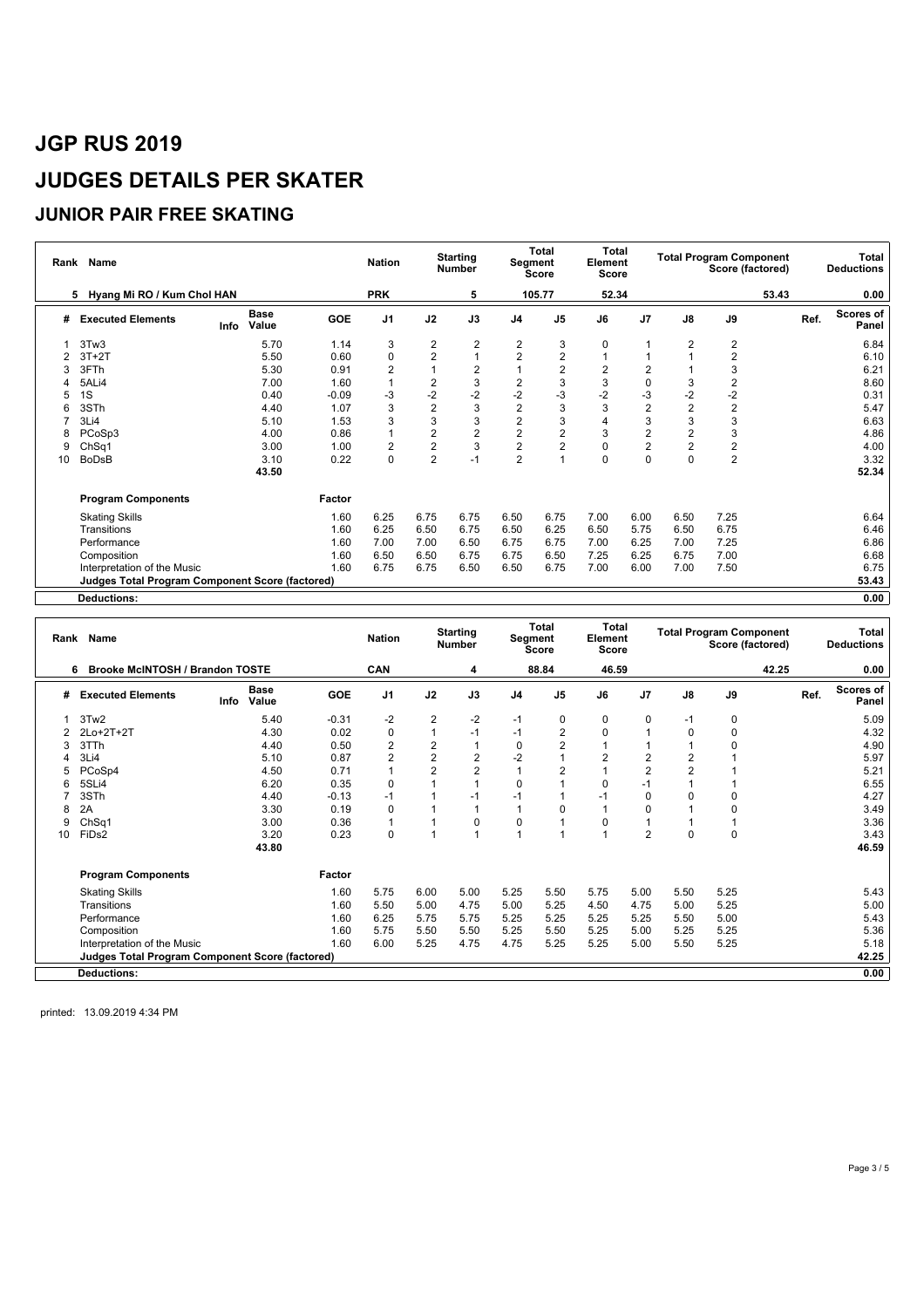### **JUNIOR PAIR FREE SKATING**

| Rank | <b>Name</b>                                     |      | <b>Nation</b>        |                | <b>Starting</b><br><b>Number</b> |                         | <b>Total</b><br>Segment<br><b>Score</b> | Total<br>Element<br>Score |                |                | <b>Total Program Component</b><br>Score (factored) |                | Total<br><b>Deductions</b> |       |                    |
|------|-------------------------------------------------|------|----------------------|----------------|----------------------------------|-------------------------|-----------------------------------------|---------------------------|----------------|----------------|----------------------------------------------------|----------------|----------------------------|-------|--------------------|
|      | Anastasiia SMIRNOVA / Danylo SIIANYTSIA<br>7    |      |                      |                | <b>USA</b>                       |                         |                                         |                           | 81.20          | 39.18          |                                                    |                |                            | 43.02 | $-1.00$            |
| #    | <b>Executed Elements</b>                        | Info | <b>Base</b><br>Value | <b>GOE</b>     | J <sub>1</sub>                   | J2                      | J3                                      | J <sub>4</sub>            | J <sub>5</sub> | J6             | J7                                                 | J8             | J9                         | Ref.  | Scores of<br>Panel |
|      | 3Tw2                                            |      | 5.40                 | $-0.62$        | -1                               | 0                       | -2                                      | $-2$                      | -1             | $-2$           | -3                                                 | 0              | 0                          |       | 4.78               |
|      | $2F+1T+2T$                                      |      | 3.50                 | $-0.21$        | $-1$                             | $-2$                    | $-1$                                    | $-2$                      | $-1$           | $-1$           | $-1$                                               | 0              | $-1$                       |       | 3.29               |
|      | 5TLi2                                           |      | 5.40                 | 0.54           |                                  |                         | $\mathbf 0$                             |                           |                | $\overline{2}$ | 0                                                  |                | $\overline{2}$             |       | 5.94               |
|      | 2S                                              |      | 1.30                 | 0.19           | 2                                |                         | $\overline{2}$                          |                           |                | $\overline{2}$ | 0                                                  |                | $\overline{2}$             |       | 1.49               |
|      | 2LoTh                                           |      | 2.80                 | 0.12           | $\overline{2}$                   | $-1$                    |                                         | $\mathbf 0$               |                |                | 0                                                  | 0              | $\mathbf 0$                |       | 2.92               |
|      | ChSq1                                           |      | 3.00                 | 0.86           | $\overline{2}$                   | 2                       | $\overline{2}$                          |                           | $\overline{2}$ | $\overline{2}$ |                                                    | $\overline{2}$ | $\mathbf 0$                |       | 3.86               |
|      | 3STh                                            |      | 4.40                 | $-2.20$        | $-5$                             | $-5$                    | $-5$                                    | $-5$                      | $-5$           | $-5$           | $-5$                                               | $-5$           | -5                         |       | 2.20               |
|      | 4Li4                                            |      | 5.10                 | 0.66           |                                  | 2                       | $\overline{2}$                          | $\mathbf 0$               | $\overline{1}$ | $\overline{2}$ |                                                    |                |                            |       | 5.76               |
|      | BoDs2                                           |      | 3.90                 | 0.28           |                                  | $\overline{\mathbf{c}}$ |                                         | $\mathbf 0$               | $\mathbf 0$    |                | $-1$                                               |                |                            |       | 4.18               |
| 10   | PCoSp4                                          |      | 4.50                 | 0.26           |                                  | $\overline{2}$          | $\Omega$                                | $\Omega$                  | $-1$           |                |                                                    |                | $\Omega$                   |       | 4.76               |
|      |                                                 |      | 39.30                |                |                                  |                         |                                         |                           |                |                |                                                    |                |                            |       | 39.18              |
|      | <b>Program Components</b>                       |      |                      | Factor         |                                  |                         |                                         |                           |                |                |                                                    |                |                            |       |                    |
|      | <b>Skating Skills</b>                           |      |                      | 1.60           | 5.50                             | 6.50                    | 5.75                                    | 5.25                      | 5.00           | 5.50           | 4.75                                               | 5.50           | 5.75                       |       | 5.46               |
|      | Transitions                                     |      |                      | 1.60           | 5.25                             | 5.75                    | 5.50                                    | 5.00                      | 4.50           | 5.00           | 4.50                                               | 5.25           | 5.75                       |       | 5.18               |
|      | Performance                                     |      |                      | 1.60           | 5.75                             | 6.25                    | 5.25                                    | 5.25                      | 5.25           | 5.50           | 4.50                                               | 5.50           | 5.25                       |       | 5.39               |
|      | Composition                                     |      |                      | 1.60           | 5.25                             | 6.00                    | 6.00                                    | 5.25                      | 5.25           | 5.75           | 4.75                                               | 5.75           | 5.50                       |       | 5.54               |
|      | Interpretation of the Music                     |      |                      | 1.60           | 5.50                             | 6.50                    | 5.50                                    | 5.00                      | 5.00           | 5.50           | 4.50                                               | 5.50           | 5.25                       |       | 5.32               |
|      | Judges Total Program Component Score (factored) |      |                      |                |                                  |                         |                                         |                           |                |                |                                                    |                |                            |       | 43.02              |
|      | <b>Deductions:</b><br>Falls                     |      |                      | $-1.00$<br>(1) |                                  |                         |                                         |                           |                |                |                                                    |                |                            |       | $-1.00$            |

|    | Rank Name                                              |      |                      |                | <b>Nation</b>  |                | <b>Starting</b><br><b>Number</b> |                | <b>Total</b><br>Segment<br><b>Score</b> | Total<br>Element<br>Score |                |               | <b>Total Program Component</b><br>Score (factored) |       |      | Total<br><b>Deductions</b> |
|----|--------------------------------------------------------|------|----------------------|----------------|----------------|----------------|----------------------------------|----------------|-----------------------------------------|---------------------------|----------------|---------------|----------------------------------------------------|-------|------|----------------------------|
|    | Patricia ANDREW / Zachary DALEMAN<br>8                 |      |                      |                | <b>CAN</b>     |                | 2                                |                | 68.03                                   | 34.37                     |                |               |                                                    | 35.66 |      | $-2.00$                    |
| #  | <b>Executed Elements</b>                               | Info | <b>Base</b><br>Value | GOE            | J <sub>1</sub> | J2             | J3                               | J <sub>4</sub> | J <sub>5</sub>                          | J6                        | J7             | $\mathsf{J}8$ | J9                                                 |       | Ref. | Scores of<br>Panel         |
|    | 3Tw1                                                   |      | 5.10                 | $-2.55$        | -5             | -5             | $-5$                             | $-5$           | $-5$                                    | -5                        | -5             | -5            | $-5$                                               |       |      | 2.55                       |
|    | 2A                                                     |      | 3.30                 | $-1.51$        | -5             | $-4$           | $-5$                             | $-5$           | $-4$                                    | -3                        | -5             | -4            | $-5$                                               |       |      | 1.79                       |
|    | 5ALi4                                                  |      | 7.00                 | $-0.40$        | $-1$           | $-2$           | $\mathbf{1}$                     | $-2$           | 1                                       |                           | $-2$           | $-1$          | 0                                                  |       |      | 6.60                       |
|    | 3STh                                                   |      | 4.40                 | $-2.01$        | -5             | -5             | -3                               | $-5$           | $-5$                                    | -3                        | -5             | -4            | -5                                                 |       |      | 2.39                       |
|    | Ch <sub>Sq1</sub>                                      |      | 3.00                 | $-0.36$        | $-1$           | $-2$           | $\mathbf 0$                      | 0              | $\mathbf 0$                             | $-1$                      | $-1$           | $\Omega$      | $-2$                                               |       |      | 2.64                       |
|    | 2F!+COMBO                                              |      | 1.80                 | $-0.90$        | -5             | -5             | -5                               | -5             | $-5$                                    | $-5$                      | -5             | -5            | $-5$                                               |       |      | 0.90                       |
|    | 2FTh                                                   |      | 3.00                 | $-0.09$        | $\Omega$       | $-2$           | $-2$                             | $\mathbf 0$    |                                         | $\Omega$                  | $\Omega$       | $\Omega$      | $\Omega$                                           |       |      | 2.91                       |
|    | BoDs2                                                  |      | 3.90                 | 0.22           | O              |                | $\Omega$                         | $\Omega$       |                                         |                           |                |               |                                                    |       |      | 4.12                       |
| 9  | 4Li4                                                   |      | 5.10                 | 0.29           |                |                | 0                                | 0              |                                         |                           | 2              | 0             |                                                    |       |      | 5.39                       |
| 10 | PCoSp4                                                 |      | 4.50                 | 0.58           |                | $\overline{2}$ | $\overline{1}$                   |                |                                         | $\overline{2}$            | $\overline{2}$ |               |                                                    |       |      | 5.08                       |
|    |                                                        |      | 41.10                |                |                |                |                                  |                |                                         |                           |                |               |                                                    |       |      | 34.37                      |
|    | <b>Program Components</b>                              |      |                      | Factor         |                |                |                                  |                |                                         |                           |                |               |                                                    |       |      |                            |
|    | <b>Skating Skills</b>                                  |      |                      | 1.60           | 4.50           | 4.75           | 4.75                             | 4.75           | 5.00                                    | 5.00                      | 4.50           | 4.75          | 4.25                                               |       |      | 4.71                       |
|    | Transitions                                            |      |                      | 1.60           | 4.00           | 4.00           | 4.00                             | 4.50           | 4.75                                    | 4.50                      | 4.25           | 4.50          | 4.25                                               |       |      | 4.29                       |
|    | Performance                                            |      |                      | 1.60           | 4.25           | 4.25           | 3.75                             | 4.75           | 4.75                                    | 4.75                      | 4.00           | 4.00          | 4.00                                               |       |      | 4.29                       |
|    | Composition                                            |      |                      | 1.60           | 4.25           | 4.25           | 5.00                             | 5.00           | 5.25                                    | 5.00                      | 4.50           | 4.75          | 4.25                                               |       |      | 4.68                       |
|    | Interpretation of the Music                            |      |                      | 1.60           | 4.00           | 4.50           | 4.00                             | 4.50           | 5.00                                    | 4.75                      | 4.00           | 4.50          | 4.00                                               |       |      | 4.32                       |
|    | <b>Judges Total Program Component Score (factored)</b> |      |                      |                |                |                |                                  |                |                                         |                           |                |               |                                                    |       |      | 35.66                      |
|    | <b>Deductions:</b><br>Falls                            |      |                      | (2)<br>$-2.00$ |                |                |                                  |                |                                         |                           |                |               |                                                    |       |      | $-2.00$                    |

! Not clear edge